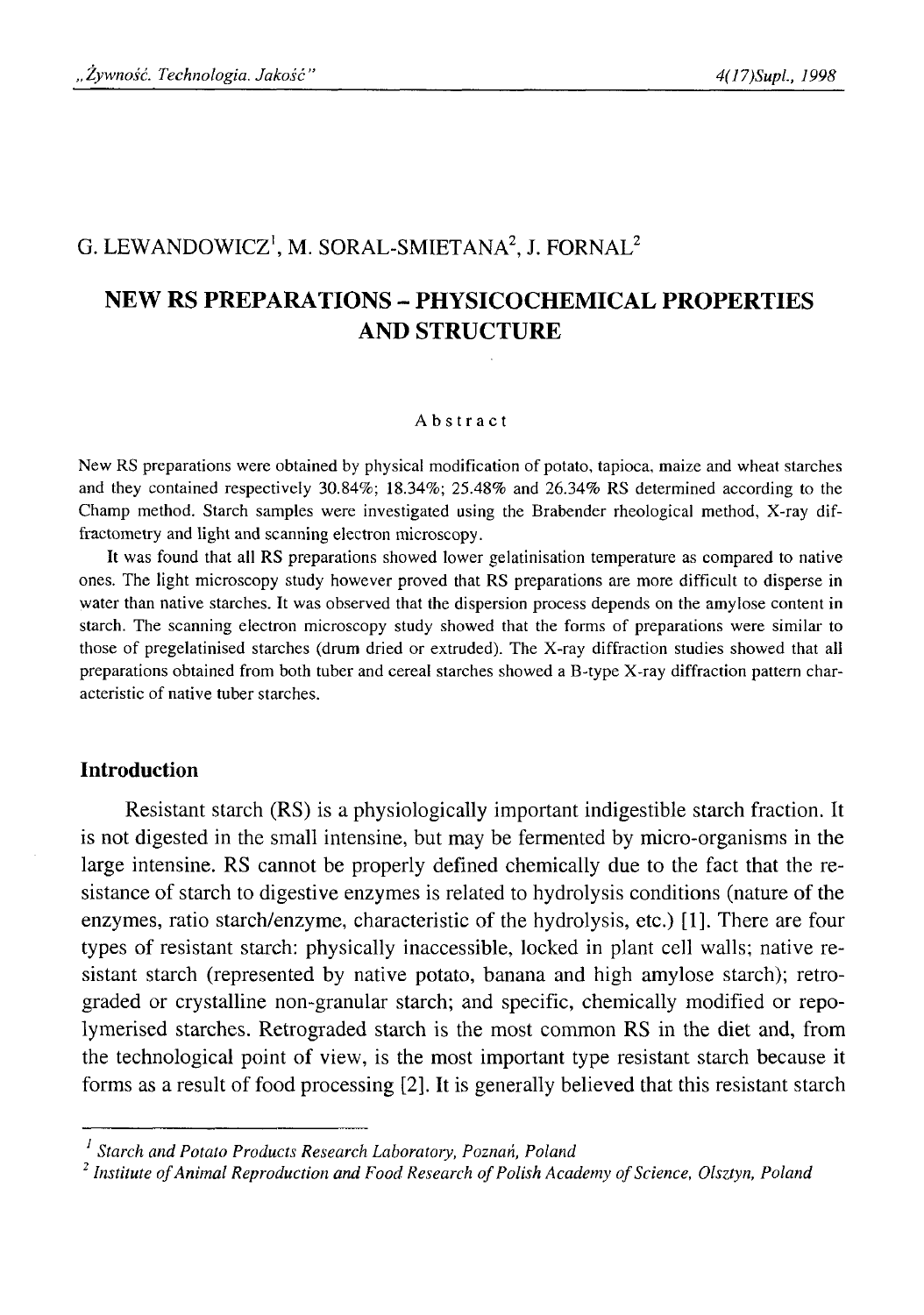fraction consists mainly of retrograded amylose and shows a B-type crystalline structure [3-9]. On the other hand, it is found that RS formed at the temperature of 100°C shows an A-type X-ray diffraction pattern. B-type starch is formed at a significantly lower temperature (0-68°C) [10]. It is also possible to obtain enzyme-resistant starch by retrogradation of amylopectin, but the crystallisation of amylopectin is a slow process continuing over a period of several days or weeks [11]. The melting endotherm of amylopectin is observed at about 60°C, while for amylose crystallites at about 150°C. One of the most important issues in starch chemistry and technology is the correlation between starch structure and its functionality. The aim of our work was to determine the structure and physicochemical properties of new RS preparation invented by a research team from Starch and Potato Products Research Laboratory and the Institute of Animal Reproduction and Food Research of Polish Academy of Sciences.

### **Materials and methods**

Resistant starch preparations were obtained by solubilisation of native starches and water and their isolation from the solution without any non-solvents or complexing agents. The procedure is described in detail in the Polish patent specification [12].

The course of gelatinisation was followed with a Brabender viscograph procedure under the following conditions: measuring cartridge 700 cmg; heating/cooling rate 1.5°C/min; thermostating 30 min.

The starch samples to be examined by light microscopy were prepared by the smear method according to Kaczyńska et al., [13]. Starch suspensions were heated at the initial gelatinization temperature (as measured according to Brabender), and at 90°C. A drop of starch paste was smeared over a microscope glass, cooled, stained with iodine and observed in a Olympus BX60 light microscope.

The starch samples to be examined by scanning electron microscopy were prepared according to Fornal [14] and observed with a Jeol JSM 5200 microscope.

X-ray diffractometry was performed with a TUR 62 (Carl Zeiss, Germany) X-ray diffractometer under the following conditions: X-ray tube  $CuK\alpha$  (Ni filter); voltage 30 kV; current 15 mA; scanning from  $\Theta = 2^{\circ}$  to 18°.

## **Results and discussion**

Our resistant starch preparations like many others presented in patent descriptions were not pure indigestible starch fractions, but a mixture of digestible and indigestible ones [15-20]. The variation in the indigestible fraction content (table 1) depended on the nature of starch, mainly on amylose and lipids content. It is generally accepted that the resistant starch formation is based on amylose retrogradation, therefore amylose content could be the most important factor influencing this process [3-9]. It is also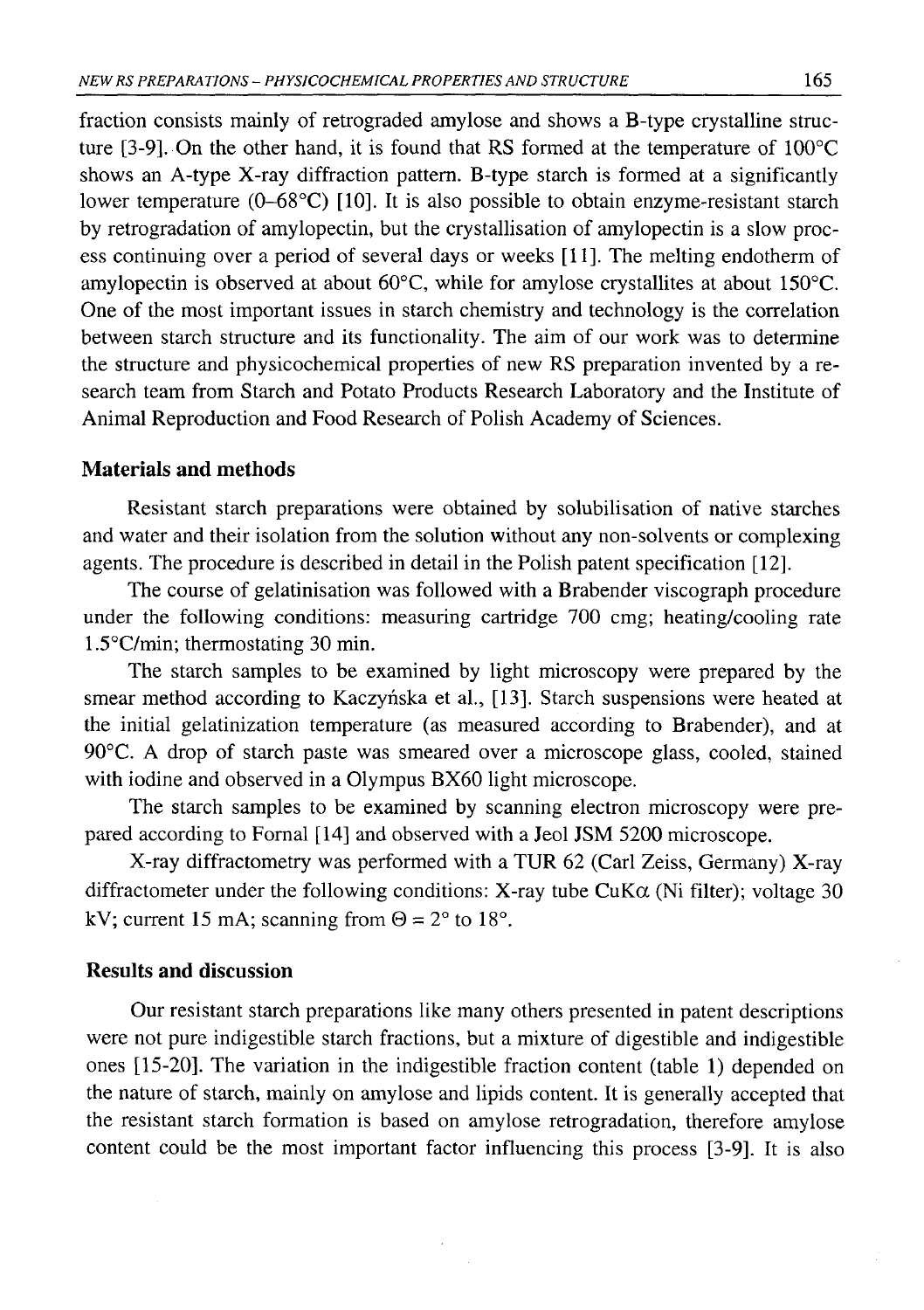reported that endogenous lipids substantially decrease the yield of RS - due to the amylose-lipids complexes formation [23]. The highest value of indigestible fraction (table 1) was found in the RS preparation obtained from potato starch  $-$  a variety characterised by a high amylose content but a low lipids content.

Table 1

| Origin of starch | Resistant starch content in<br>RS preparation, % | Amylose content in native<br>starch [21-23], % | Lipids content in native<br>starch $[22]$ , $%$ |
|------------------|--------------------------------------------------|------------------------------------------------|-------------------------------------------------|
| Potato           | 30.84                                            | $20 - 24$                                      | 0.05                                            |
| Tapioca          | 18.34                                            |                                                | U. I                                            |
| Maize            | 25.48                                            | 24-28                                          | 0.7                                             |
| Wheat            | 26.34                                            | $22 - 28$                                      | $\rm 0.8$                                       |

Indigestible fraction content in RS preparations

X-ray diffraction studies (fig. 1 and 2) showed that all preparations obtained from both tuber and cereal starches showed a B-type X-ray diffraction pattern characteristic of native tuber starches which is generally compatible with data reported by other authors [3-9]. Brabender viscosity curves (fig. 3-6) showed that potato and tapioca RS preparations kept high swelling characteristics, whereas maize and wheat changed the type of swelling characteristics to higher than the native ones. High type of swelling characteristics and B-type crystallinity is typical of tuber starches. These data suggest that the presence of B-type of crystallinity is a necessary condition of starch indigestibility.



Fig. 1. X-ray diffraction patterns of: a – native potato starch; b – native tapioca starch; c – RS preparation obtained from potato starch;  $d - RS$  preparation obtained from tapioca starch.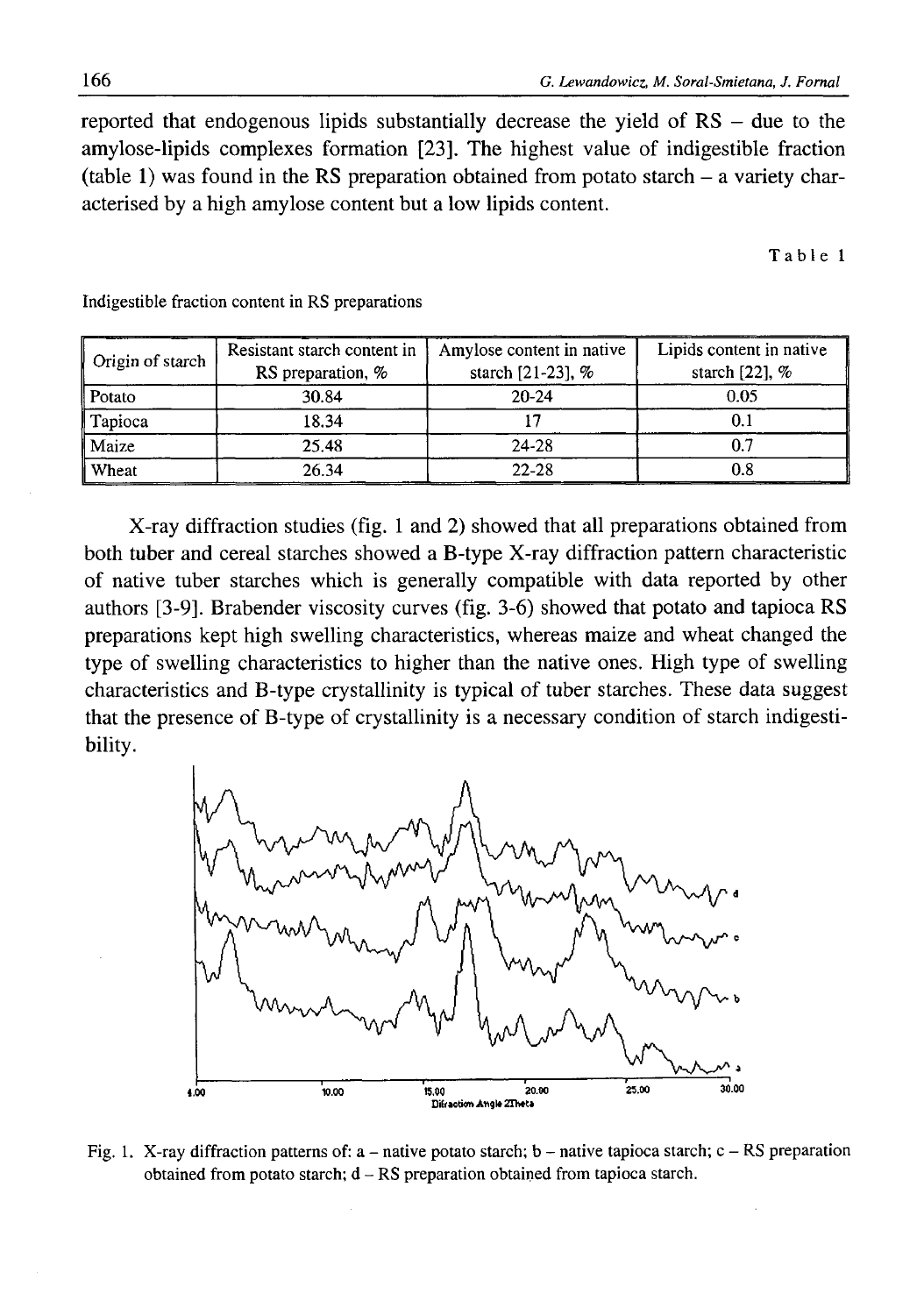

Fig. 2. X-ray diffraction patterns of:  $a - n$  native wheat starch;  $b - n$  ative maize starch;  $c - RS$  preparation obtained from wheat starch;  $d - RS$  preparation obtained from maize starch;



Fig. 3. Brabender viscosity curves for 8% solutions of RS preparation obtained from potato starch as compared to native one:  $R$  - resistant starch preparation;  $N$  - native starch.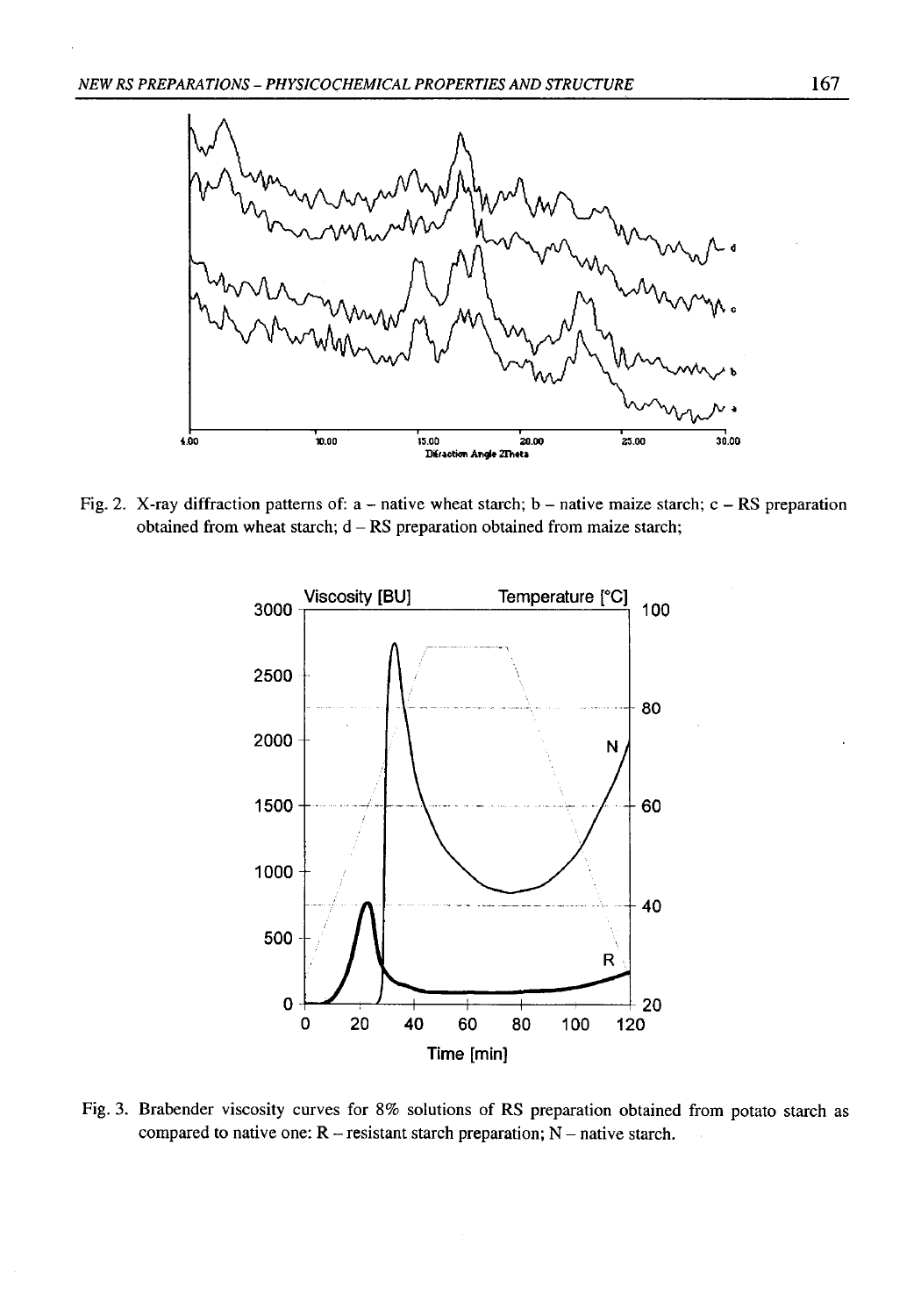

Fig. 4. Brabender viscosity curves for 8% solutions of RS preparation obtained from tapioca starch as compared to native one:  $R$  – resistant starch preparation;  $N$  – native starch.



Fig. 5. Brabender viscosity curves for 8% solutions of RS preparation obtained from wheat starch as compared to native one:  $R$  - resistant starch preparation;  $N$  - native starch.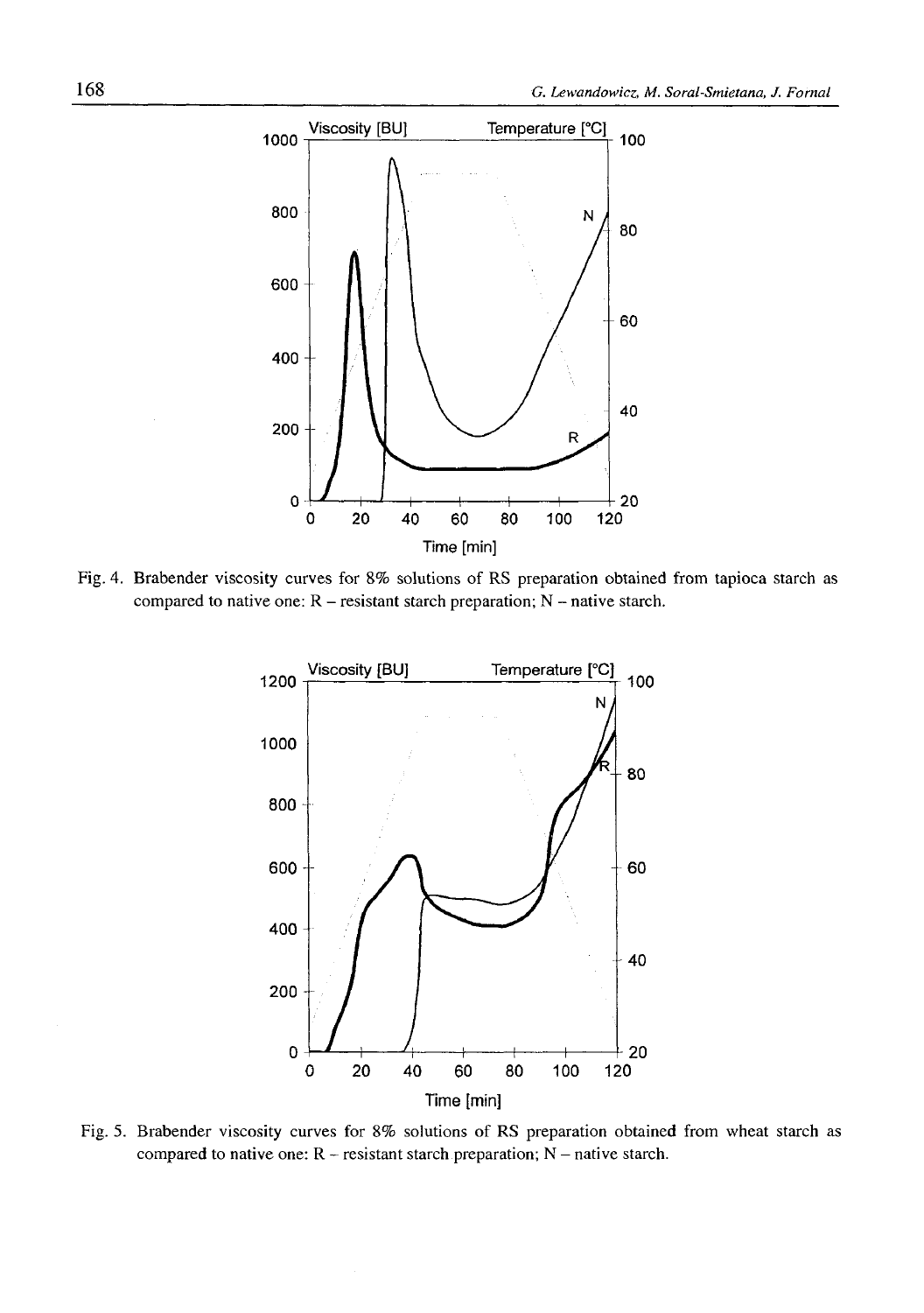

Fig. 6. Brabender viscosity curves for 8% solutions of RS preparation obtained from maize starch as compared to native one:  $R$  – resistant starch preparation;  $N$  – native starch.

Brabender viscosity curves (fig. 3-6) also showed that starch preparations revealed a lower gelatinisation temperature as compared to native ones. This was unexpected, because starch indigestibility is thought to be connected with their insolubility. However a verification of Brabender's data by light microscopy studies (photographs not presented) proved that RS preparations were more difficult to disperse in water than the native starches. At the temperature of gelatinisation it was impossible to observe any symptoms of solubilisation (for example amylose leakage from the starch granules) and the RS preparation remained unchanged. At a temperature of 90°C the majority of RS preparations showed brown-black coloured images, which indicated some hindrance in starch solubilisation (mainly amylose), and amylose iodine complexation processes. The only exception was the RS preparation obtained from tapioca starch which revealed a similar image as the native starch, which was correlated with low resistant starch and amylose contents. These observations proved that the gelatinisation of RS preparations was based on amylopectin hydration, whereas amylose fraction remained insoluble. Amylose formed very strong inter- and intramolecular starchstarch bonds, nonsusceptible to association with water molecules or to complexation with iodine atoms. These observations still did not provide an answer to the question about the correlation between starch structure and digestibility. It is believed that during gelatinisation the crystal regions of starch are disrupted. On the other hand, it is believed that the resistant starch fraction consists mainly of retrograded amylose and shows a B-type crystalline structure [3-9]. Our RS preparations underwent gelatinisa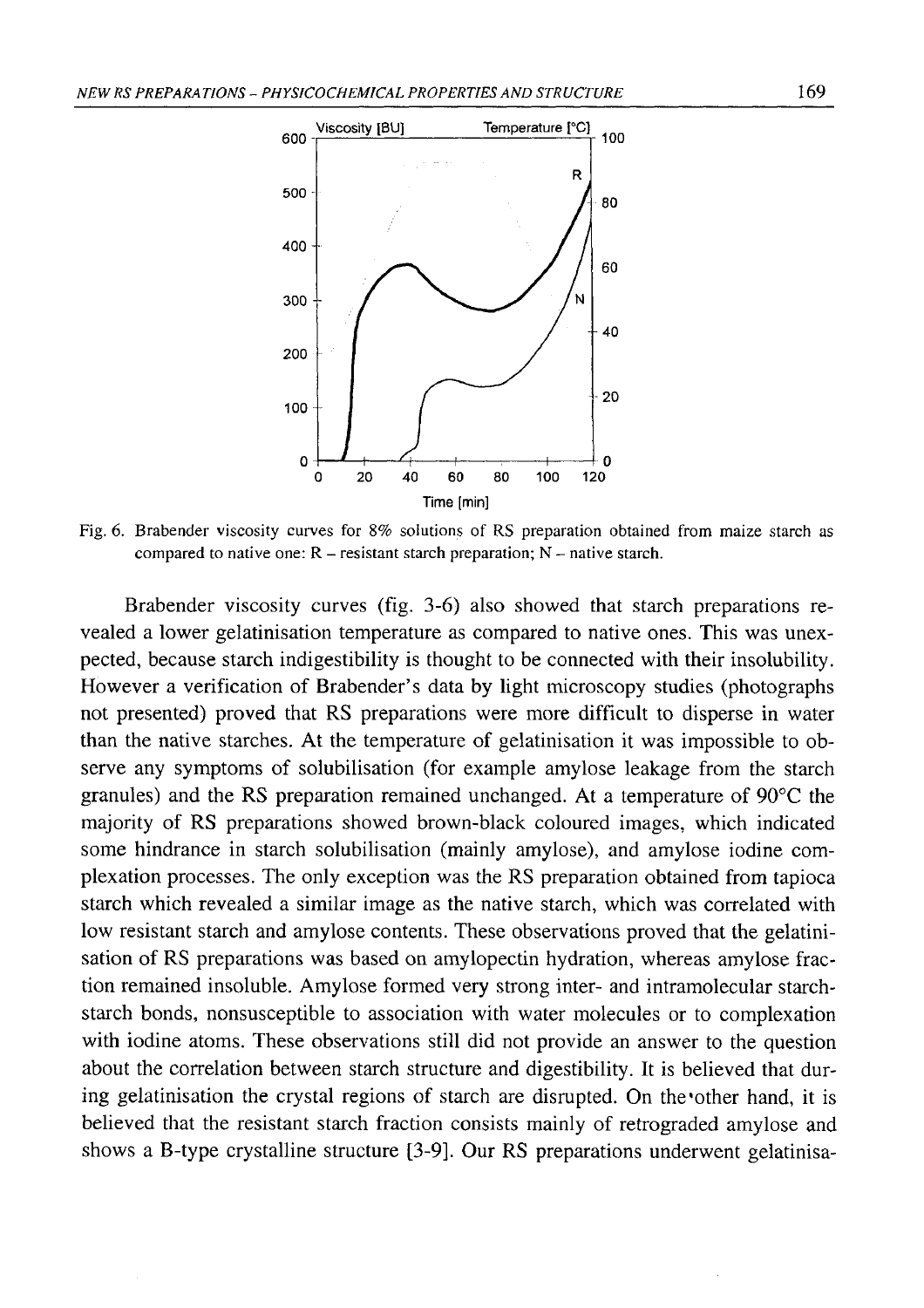tion, thus their viscosity increased during heating, but up to  $90^{\circ}$ C they were only partially soluble. These phenomena can be explain in two ways:

- during heating amorphous amylopectin underwent association with water molecules, but amylose of B-type crystallinity remained insoluble, or
- during heating amylopectin of B-type crystallinity underwent association with water molecules, but amorphous amylose remained insoluble

The latter hypothesis is probably more difficult to accept, but probably it is true. It should be taken into consideration that authors reporting about B-type crystallinity of resistant starch do not claim that even pure RS fraction (isolated by enzyme procedure) reveals  $100\%$  crystallinity degree. Moreover, native potato starch granules of  $RS_2$  type containing 66.5% RS [25] reveals average crystallinity degree of 28% [26], so the correlation is rather poor. Furthermore, there is also a type of RS<sub>3</sub> which reveals an A-type of X-ray diffraction pattern [11]. So, it is possible that the B-type of crystallinity is not a necessary condition of starch indigestibility. Probably the following two connected processes exist:

- formation of an indigestible starch fraction, and
- formation of a starch fraction of B-type crystallinity.



Fig.7. Scanning electron microphotographs of:  $A - RS$  preparation obtained from potato starch;  $B - RS$ preparation obtained from tapioca starch; C - RS preparation obtained from wheat starch; D - RS preparation obtained from maize starch;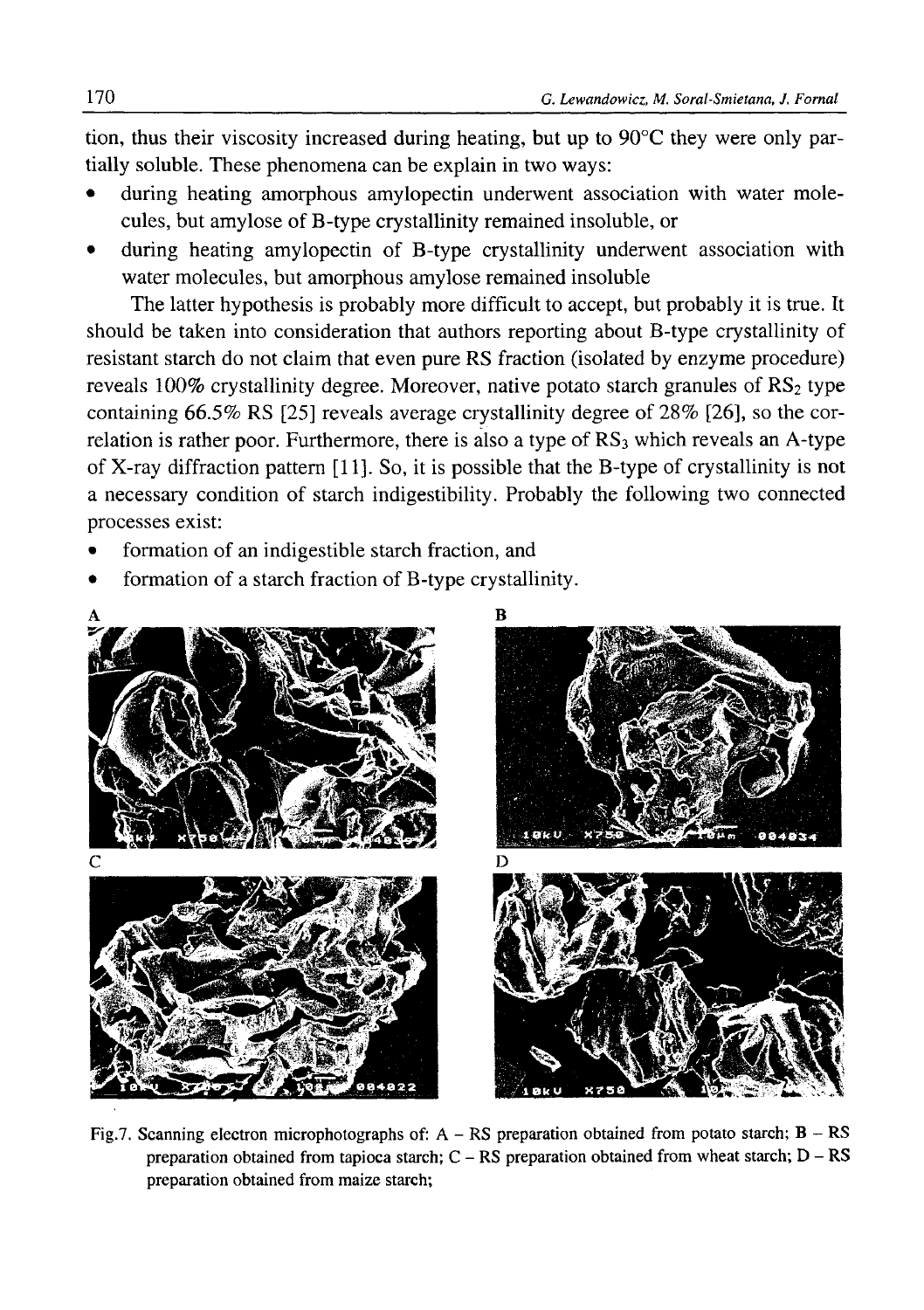Pictures of RS preparations obtained using scanning electron microscopy did not reveal any significant differences in their structure (fig. 7). Starch granules changed their granular shape into shapeless corrugated particles which final shape and size depended on final grinding procedure. All RS preparations revealed similarity in form to pregelatinised or extruded starches. The particles of RS preparations were thicker than those of extruded starch however [27].

*The research was supported by grant no. 5 P06 G 008 10 from the State Committee for Scientific Research (KBN)* 

### REFERENCES

- [1] Champ M.: Proceedings of the concluding plenary meeting of EURESTA, ed. Asp N-G. et al p. 1-14.
- [2] Escarpa A., Gonzales M.C., Manas E., Garcia-Diz L., Saura-Calixto F.: J. Agric. Food Chem., 44, 1996, 924-928.
- [3] Berry C.S.: J.Cereal Sci., 4, 1986, 301-314.
- [4] Berry C.S., I'Anson I., Miles M., Morris V.J., Russel P.L.: J. Cereal Sci., 8, 1988, 203-206.
- [5] Russel P.L., Berry C.S., Greenwell P.: J. Cereal Sci., **9,** 1989, 1-15.
- [6] Siljestrom M., Eliasson A.C., Bjorck I.: Starch/Stärke 41, 1989, 147-151.
- [7] Sievert C., Pomeranz Y.: Cereal Chem. 67, 1990, 217-221.
- [8] Czujachowska Z., Sievert D., Pomeranz Y.: Cereal Chem. 68, 1991, 537-542.
- [9] Sievert D., Czujachowska Z., Pomeranz Y.: Cereal Chem. 68, 1991, 86-91.
- [10] Eerlinger R.C., Crombez M., Delcour J.A.: Cereal Chem. 70, 1993, 339-344.
- [11] Eerlinger R.C., Jacobs H., Delcour J.A.: Cereal Chem. 71, 1994, 351-355.
- [12] Lewandowicz G., Soral-Śmietana M., Foral J.: Polish Pat. Spec. No, 1998.
- [13] Kaczyńska B., Autio K., Fornal J.: Food Structure, 12, 1993, 217-224.
- [14] Fornal J.: Acta Alim. Polonica, **XI,** 1985, 141-151.
- [15] Iyengar R., Zaks A., Gross A.: U.S. Pat. 5051271, 1991.
- [16] Chiu Ch., Henley M., Altieri P.: U.S. Pat. 5281276, 1994.
- [17] Henley M., Chiu Ch.: U.S. Pat. 5409542, 1995.
- [18] Shi Y., Trzasko P.T.: U.S. Pat. 5593503, 1997.
- [19] Pomeranz Y., Sievert D.: Pat. WO 90/15147, 1990.
- [20] Chiu Ch., Henley M., Altieri P.:Pat. Eur. 0564893, 1993.
- [21] Howling D.: Food Chemistry, 6, 1980, 51-61.
- [22] Swinkles J.J.M.: Starch/Stärke 37, 1985, 1-5.
- [23] Blenford D.: International Food Ingredients, issue 6, 1994.
- [24] Eerlinger R.C., Cillen G., Delcour J.A.: Cereal Chem., 71, 1994, 170-177.
- [25] Wiirsch P., Delcour J., Proceedings of the concluding plenary meeting of EURESTA, ed. Asp N-G. et al p. 15-19.
- [26] Steeneken P.A.M.: Starch/Stärke, 36, 1984, 13-18.
- [27] Śmietana Z., Szpendowski J., Soral-Śmietana M., Świgoń.: Acta Acad. Agricult. Tech. Olst., 6, 1996, 3-13.